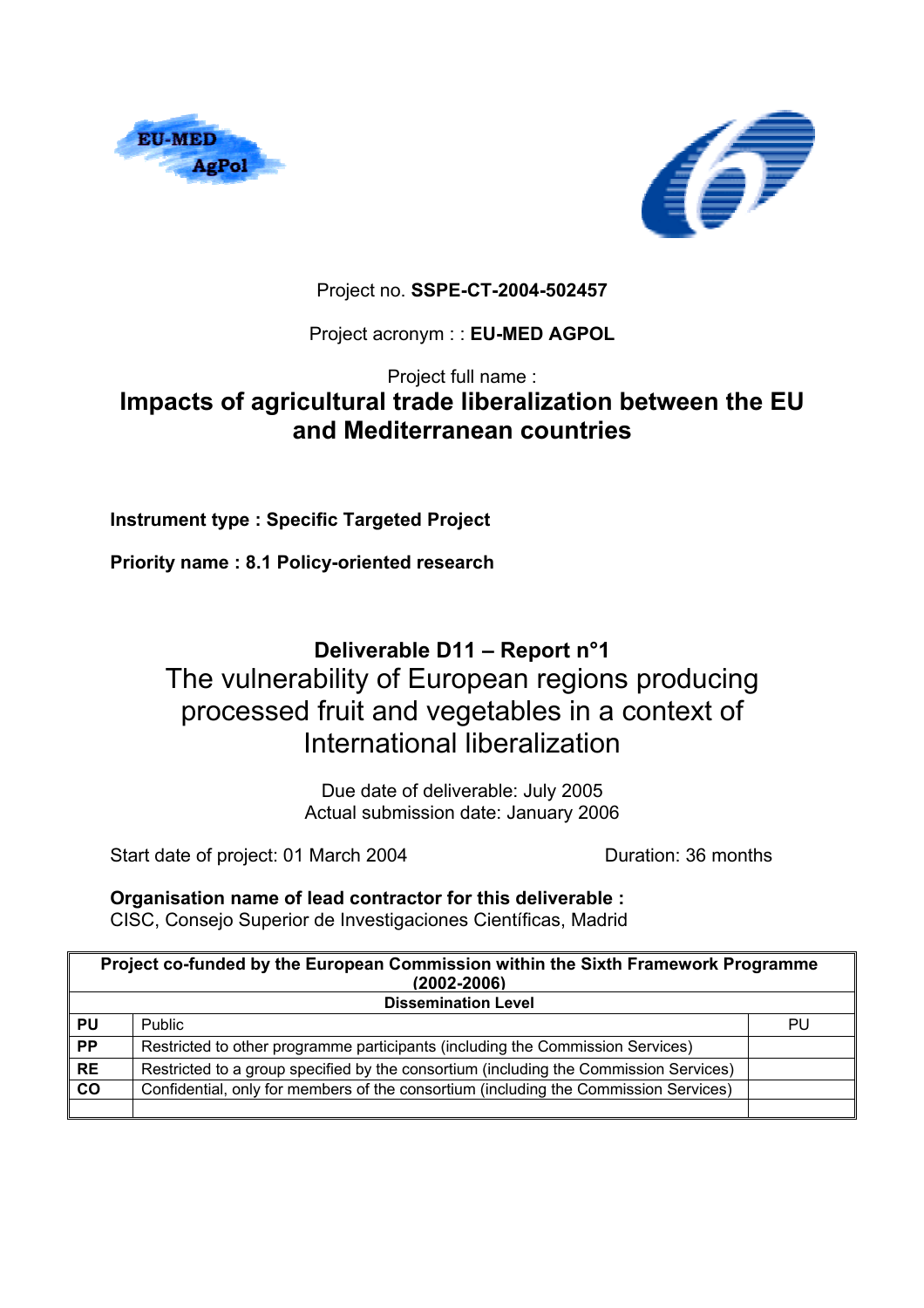### **Nassima AYADI\*, Jean-Claude MONTIGAUD\*\*, Jean-Louis RASTOIN\* and Selma TOZANLI \*\*\***

\*Agro.Montpellier/UMR Moisa, \*\*INRA/UMR Moisa, Montpellier, \*\*\*CIHEAM-IAMM/UMR Moisa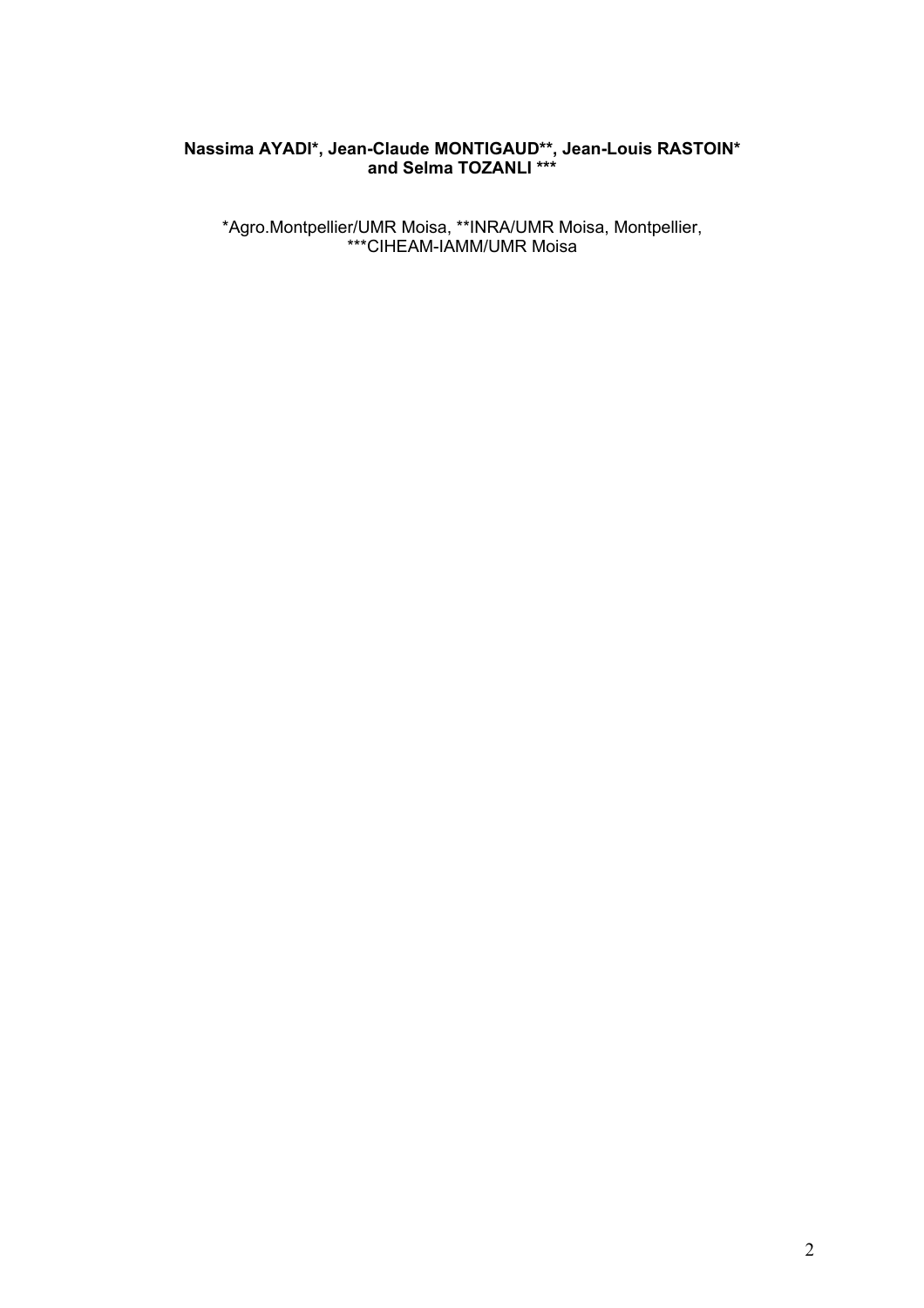## **SYNTHESIS AND CONCLUSIONS**

Within the world food industry, the fruit and vegetable sector has a relatively modest market place with €160 billion sales in 2002 (6%). In EU-25, this sector reaches €48 billion sales (a little less than the USA) and 264 000 workers. Germany is the leader in Europe with €7.6 billion sales in 2001, followed by Italy, France and United Kingdom with €1 billion. We find in decreasing order: Netherlands, Poland, Belgium, Greece and Sweden. Portugal, the fifth European country reaches a little less than €500 million (from our estimate). The southern countries occupy 44% of the total activity and 39% of the labour force of the EU-25 fruit and vegetable industry, which make them a big challenge in the outlook of the European Mediterranean free trade area.

This activity is characterized on the world level by a technological, economical and commercial gap in comparison with the other fields of the food industry such as the feed or the milk industries. Consequently, the "top 100" of the world food counts only four firms: Dole, Del Monte, Chiquita and Fyffes whose average sales are US\$3.5 billion versus 8.6 for the first one hundred food companies. The average productivity of the labour is twice less than the previous one and the rate of net margin (net profit/sales) is 4% versus 6%. We note also a less concentration of the sector: in the States, the share of the 4 first companies is 25% in the processed fruit and vegetables versus 80% in the chocolate industry and in the breakfast cereal industry. It is in fact a sector where the tangible and intangible investments are less.

This characteristic can be found again on **the consumption level**. The market place for fresh and processed fruit and vegetables amounts to 10 and 25% of the total food expenses according to the countries. We must here outline the paradox (to avoid saying the stupidity) of the super-consumption of some harmful products (fatty foods, sugar) to the detriment of fruit and vegetables. Indeed, the nutritionists have demonstrated that fruit and vegetables are essential to fight some food illness (such as heart strokes, diabetes, alimentary canal cancers, fatness…). The relative prices, due to farm policies not connected to food considerations, are presently in the agroindustrial countries unfavourable to fruit and vegetables. We note that the consumption of processed fruit and vegetables is up to now (for these countries) highest than that of fresh products (about 53% in equivalent fresh in the States, average 2001-2003). However, the growth rate of the fresh fruit and vegetable consumption is now highest than one of the processed products: 20% versus 15% on the period 2000-2004 in France.

**The international trade** for the PF&V is nearby, in annual average for 2000-2003,  $\epsilon$ 29 billion while the fresh products outpace 50 billion. The growth rates are the same for both categories, i.e. 54% and 52% on a basis 1992-94. The EU-15 is by far the first exporter of PF&V with \$13 billion in 2001-2003, i.e. 45% of the world total, followed by NAFTA with \$4.2 billion (15%). However, if we take off the intra-area exchanges, it is the great China which dominates (up to now) the export flows with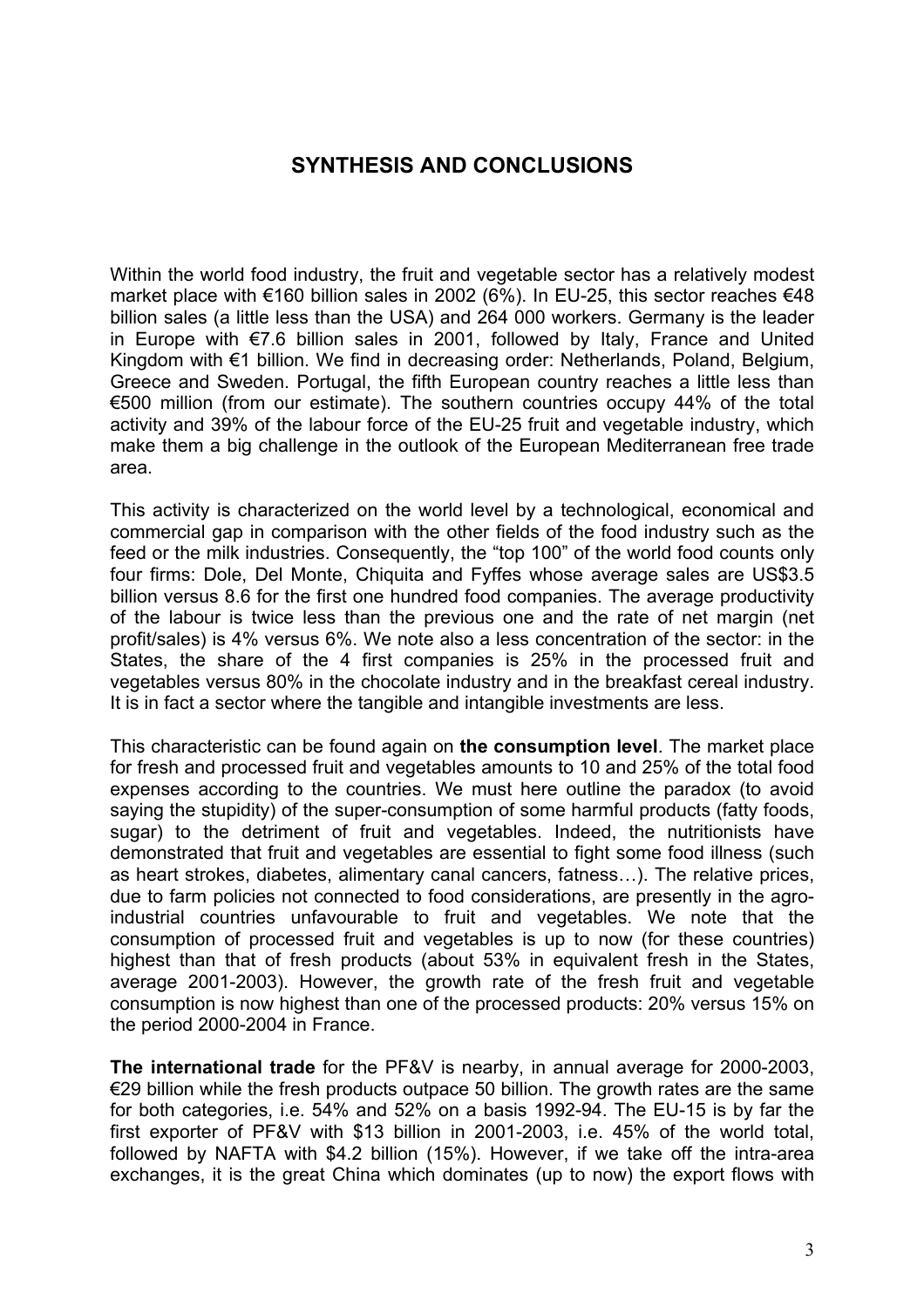21% versus 20% for the EU-15, 14% for NAFTA and 10% for MERCOSUR. The countries from southern and eastern Mediterranean (CSEM) are only number 5 with 9%.

The big import areas are the EU-15 (35% of the world imports, exclusive of intraregional sales). China and MERCOSUR are just 1%. Consequently, the EU is the leader as well in the PF&V international trade as in the fresh F&V. We note that the EU balance of the foreign trade is strongly negative (-\$2 billion in 2001-2003), specially for the fresh fruit and vegetables, due mainly to citrus and pineapples. With 4% of its exports exclusive of EU area (\$116 billion) and 16% of its imports (767 billion), the CSEM do not represent a strategic outlet for the EU (in 2001-2003). Conversely, China, even if this country does not represent a significant outlet for EU (less than 0.5% of its exports towards other countries in 2001-03), knows a very quick growth of its exports towards the EU (+ 171% during the last ten years, versus + 115% for the rest of the world).

The fruit juices and frozen vegetables are in 2001-2003 the two first exported products by EU for an amount of \$3 billion each. However, the international sales dynamics is three times less for EU than for the world (with a growth of 22% between 1992-94 and 2001-2003, versus 64%) for the fruit juices and 13 times less for the frozen vegetables (respectively 142 and 11%) and this, in spite of a better product valorisation. The average price for the P&FV amounts to 870\$/t for the EU and 830\$/t for the world, i.e. a gap of 5%.

**The institutional framework** of the PF&V sector is made up by a common market organisation (CMO) (Agreement 2201/96). This CMO, similar to the fresh fruit agreement was created in 1996. It is oriented towards the market regulation and the protection of income situation of raw material producers through the producer organisations (POs). However, the number of POs remains very low (about 50 over 1500) and the financial subsidies very modest (€720 million in 2003). Tomatoes and citrus destined to the processing captures the  $\frac{3}{4}$  of subsidies granted to the PF&V sector, mainly for some structural actions (concentration of supply, upgrading of equipments and marketing), while, as for the farming as a whole, the measures on prices, subsidies to exports and withdrawals aim to disappear. We have to remind that the payments of the EAGGF are distributed on a political basis. The fruit and vegetable production that represented in 2003 about €74 billion (base price), i.e. 26% of the farm total production of EU, received only 4% of the heading "expenses of the Common Agricultural Policy" (with the exclusion of the farm development), i.e.  $\epsilon$ 1.5 billion.

There is a professional organisation for the PF&V sector, through the (field) syndicates of the European countries as a whole. On the EU level, we find the European Organisation for Fruit and Vegetable Industries and the Association for Natural Juices Industries. The points presently discussed with the Commission deal with the additives and residues, the effects on health, the type of communication campaigns (effects on the consumer) and, of course, the modification of the CMO to be planned in 2006.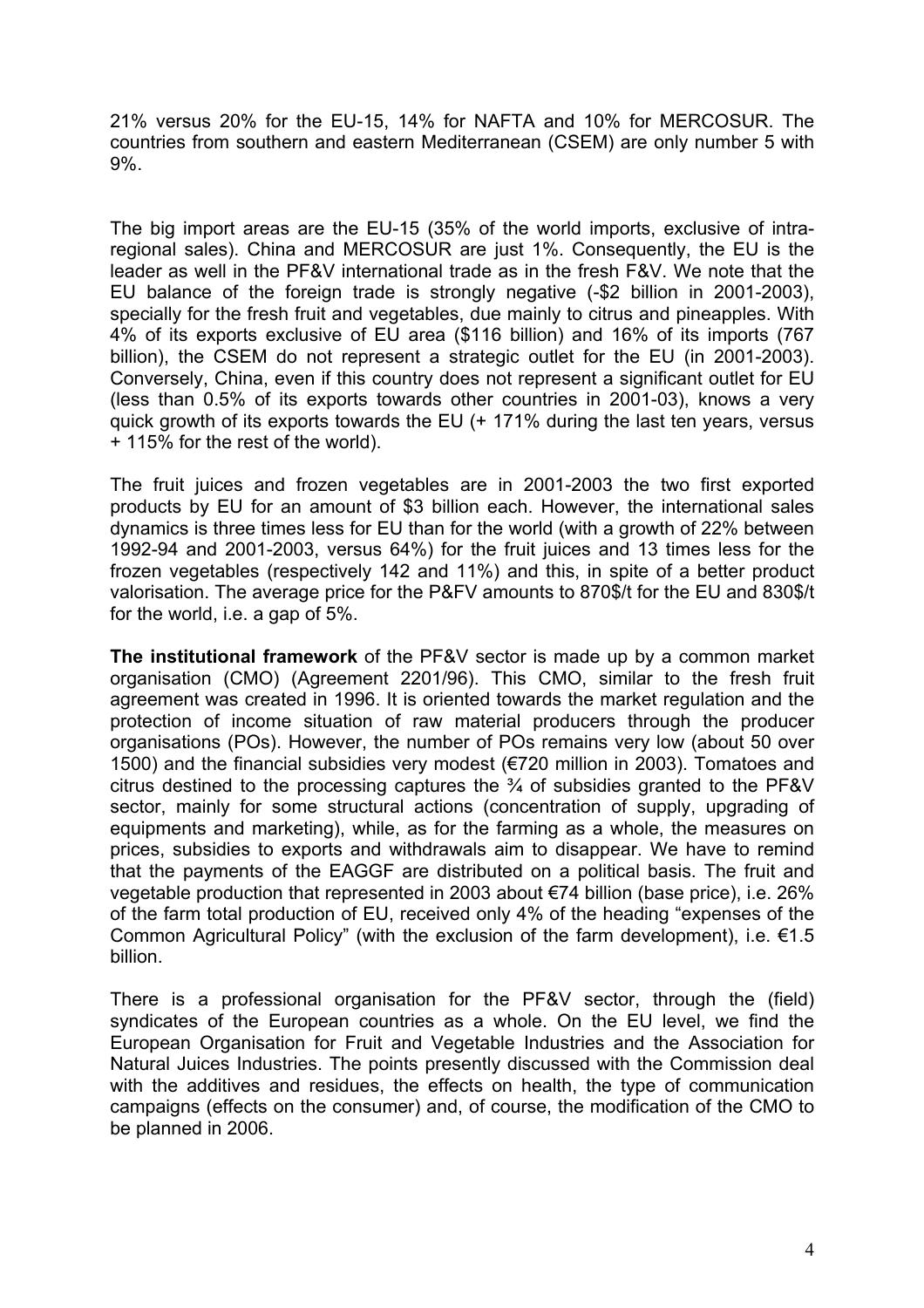In order to estimate **the impact of the world trade liberalization** on the EU Mediterranean areas, we used the method devised for the fresh food sector (Cf. report 1- WP2). The theoretical approach is borrowed, not from the neo-classical current of the competitive positioning of countries on the world level, but from the approaches of the management sciences, that is to say the "Resource-based view". We adopt a comparative method on the regional basis (an area more homogeneous and more significant than the country), of bench marking type (or assessment of performances by comparing entities of the same sub-system), whose first step consists in building a function "score" combining the 4 identified strategic parameters, so called RVI (regional vulnerability index)<sup>1</sup>. Afterwards, it is possible to proceed to a hierarchical classification of areas, which results in a strengths/weaknesses diagnostic and some suggestions.

The function "score" combines the 4 strategic parameters, which are, each one, subject to a quantification from a range of indicators:

| <b>Strategic parameters</b>             | <b>Indicators</b>                             |  |  |
|-----------------------------------------|-----------------------------------------------|--|--|
| and<br>performances<br>Structure        | of   Dynamism: size, growth, autonomy and     |  |  |
| processing units (SPPU)                 | financial leverage,                           |  |  |
|                                         | Economic and financial performances           |  |  |
|                                         | Cost-competitiveness                          |  |  |
| Density and quality of marketing        | Size, financial autonomy, rate of net profit, |  |  |
| operators: central<br>offices<br>buying | solvability                                   |  |  |
| (DQMO)                                  |                                               |  |  |
| Regional specialisation in the food     | Number of units in the food industry, labour  |  |  |
| industry (RSFI)                         | force                                         |  |  |
| Constraints of the economic and         | Population density, purchasing power, intra   |  |  |
| institutional regional environment      | and extra transportation flows, R&D           |  |  |
| (CEIRE)                                 | expenses                                      |  |  |

### **Regional Vulnerability Index**

The Regional Vulnerability Index is inversely proportional to the total of the score of each parameter. It is calculated by using the following equation:

IVR = 1/[ (SPPU) x α + (DQMO) x β + (RSFI) x λ + (CEIRE) x θ ] α, β, λ, θ being weighting coefficients.

The regions that have been listed for calculating the index are those that made the most important average annual sales during the period 2000-2004: as a whole 63 European regions<sup>2</sup> counting 1128 specialised firms in the processing of fruit and/or vegetables and making a production of about €16 billion in annual average.

 $\overline{a}$ 1 The theoretical justification of this approach is the following: the vulnerability is one way to study the risk of a sector failure in front of an external event (for instance the removal of tariff barriers). Finally, the vulnerability is an estimate of the sector "resilience" (Cf. Nussbaum M.C. and Sen A., 1993).

 $2$  Owing to the presence and strong activities of multi-regional groups, we took into account in France some non Mediterranean regions such as Brittany or Ile de France, i.e. 15 regions over 22.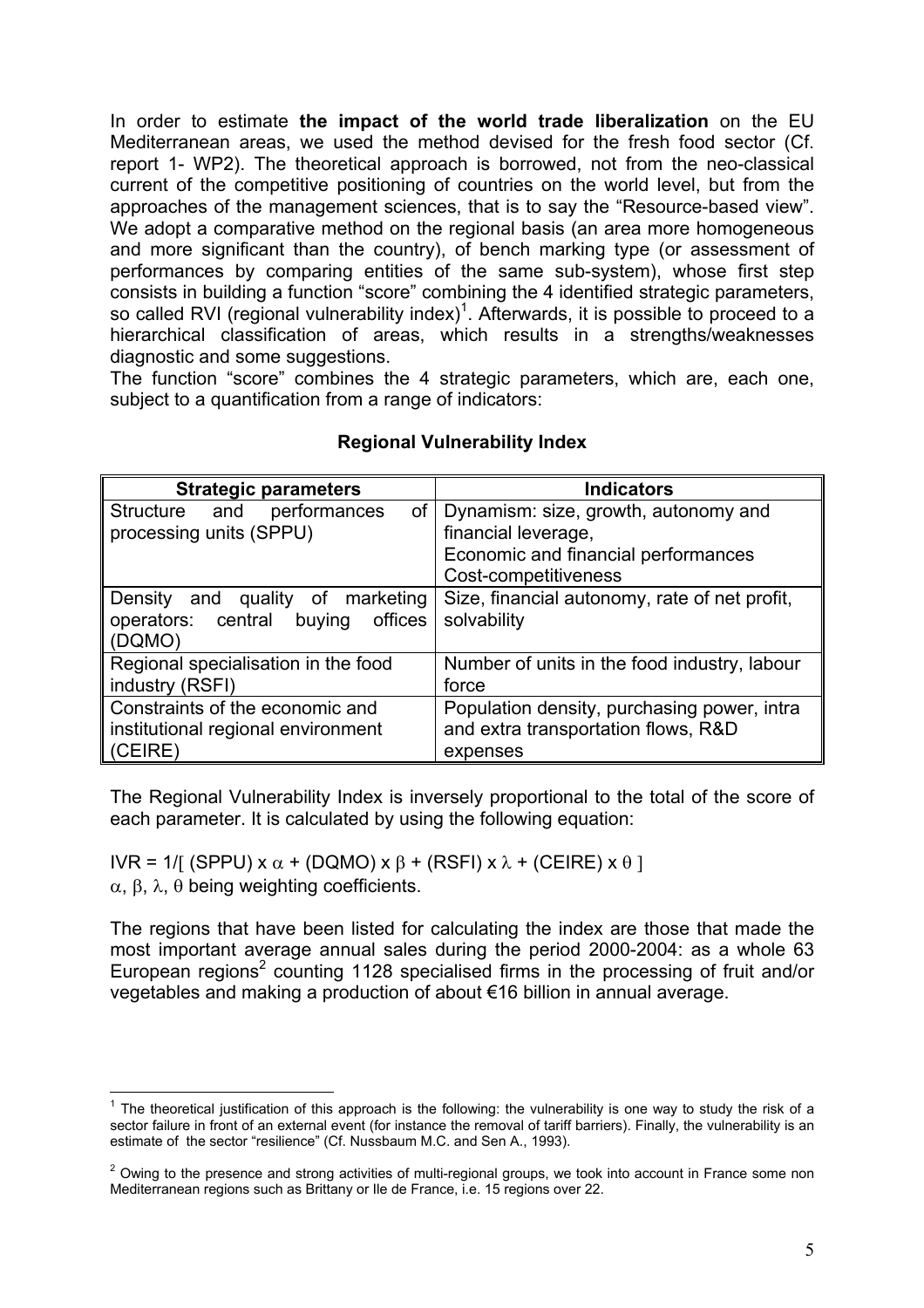| Listed European regions for the calculation of the RVI |  |  |  |  |  |
|--------------------------------------------------------|--|--|--|--|--|
|--------------------------------------------------------|--|--|--|--|--|

| Countries | Number of<br>regions | Number of<br>PF&V firms | <b>Total sales</b><br>(million of<br>euros) | <b>Distribution</b><br>$(\%)$ |
|-----------|----------------------|-------------------------|---------------------------------------------|-------------------------------|
| France    | 15                   | 179                     | 5989                                        | 37,3                          |
| Italy     | 15                   | 310                     | 3563                                        | 22,2                          |
| Spain     | 15                   | 293                     | 3 1 3 8                                     | 19,5                          |
| Greece    | 11                   | 316                     | 3 0 26                                      | 18,9                          |
| Portugal  |                      | 30                      | 335                                         | 2,1                           |
| Total     | 63                   | 128                     | 16 052                                      | 100,0                         |

The analysis of financial and economical data of commercial and industrial firms coming from Amadeus shows that the French firms and, in a less measure, Spanish and Greek ones, are more efficient than the Italian and Portuguese. The scorefunctions for the two types of firms are the following:

## **Score of processed fruit and vegetable firms in 63 regions of the 5 European countries, average 2000-2004**

|           | Industrial firms |                                                 |                                         | <b>Marketing firms</b> |                                            |                                               |
|-----------|------------------|-------------------------------------------------|-----------------------------------------|------------------------|--------------------------------------------|-----------------------------------------------|
| Countries | Score            | 3 efficient<br>regions                          | 3 vulnerable<br>regions                 | Score                  | 3 efficient<br>regions                     | 3 vulnerable<br>regions                       |
| France    | 12.19            | lle de<br>France<br>Nord-PdC<br><b>Bretagne</b> | Picardie<br>Champagne<br>Midi-Pyr.      | 6.06                   | Languedoc<br>Alsace<br>Pays-Loire          | Lorraine<br>Centre<br><b>Bretagne</b>         |
| Greece    | 6.48             | lles Egée<br>Attique<br>Péloponèse              | Centre<br>Corfou<br>Macédoine           | 4.71                   | Macédoine                                  | Attique                                       |
| Spain     | 4.96             | <b>Navarre</b><br>Estrémadure<br>Castille       | Aragon<br>Madrid<br>Galice              | 4.12                   | <b>Asturies</b><br>Aragon<br><b>Murcie</b> | <b>Navarre</b><br>Castille<br>PaysBasque      |
| Italy     | 0.52             | Toscane<br>Vénétie<br>Piémont                   | <b>Marches</b><br>Calabre<br>Emilie-Ro. | 2.64                   | Trente<br>Piémont<br>Latium                | Abruzzes<br><b>Marches</b><br><b>Pouilles</b> |
| Portugal  | $-0.07$          | Beira int.<br>Lisbonne<br>Beira lit.            | Alentejo<br>Algarve<br>Ribatejo         | 2.46                   | Algarve<br>Ribatejo<br>Entre<br>Douro      | Beira int.<br>Lisbonne<br>Beira lit.          |
| Total     | 5.00             |                                                 |                                         | 4.00                   |                                            |                                               |

The regional specialisation in the food industry is measured in relation to the manufacturing industry as a whole from the number of firms and the labour force. We find according to this indicator a similar classification to the previous one: Greece arrives first with a 2.40 score, followed by France (2.76), Spain (1.81), Italy (1.38) and finally Portugal (1.44). Three Greek regions (Iles Ioniennes, Crete, Peloponnese) and 2 French regions (Languedoc-Roussillon and Brittany) have an index highest than 4.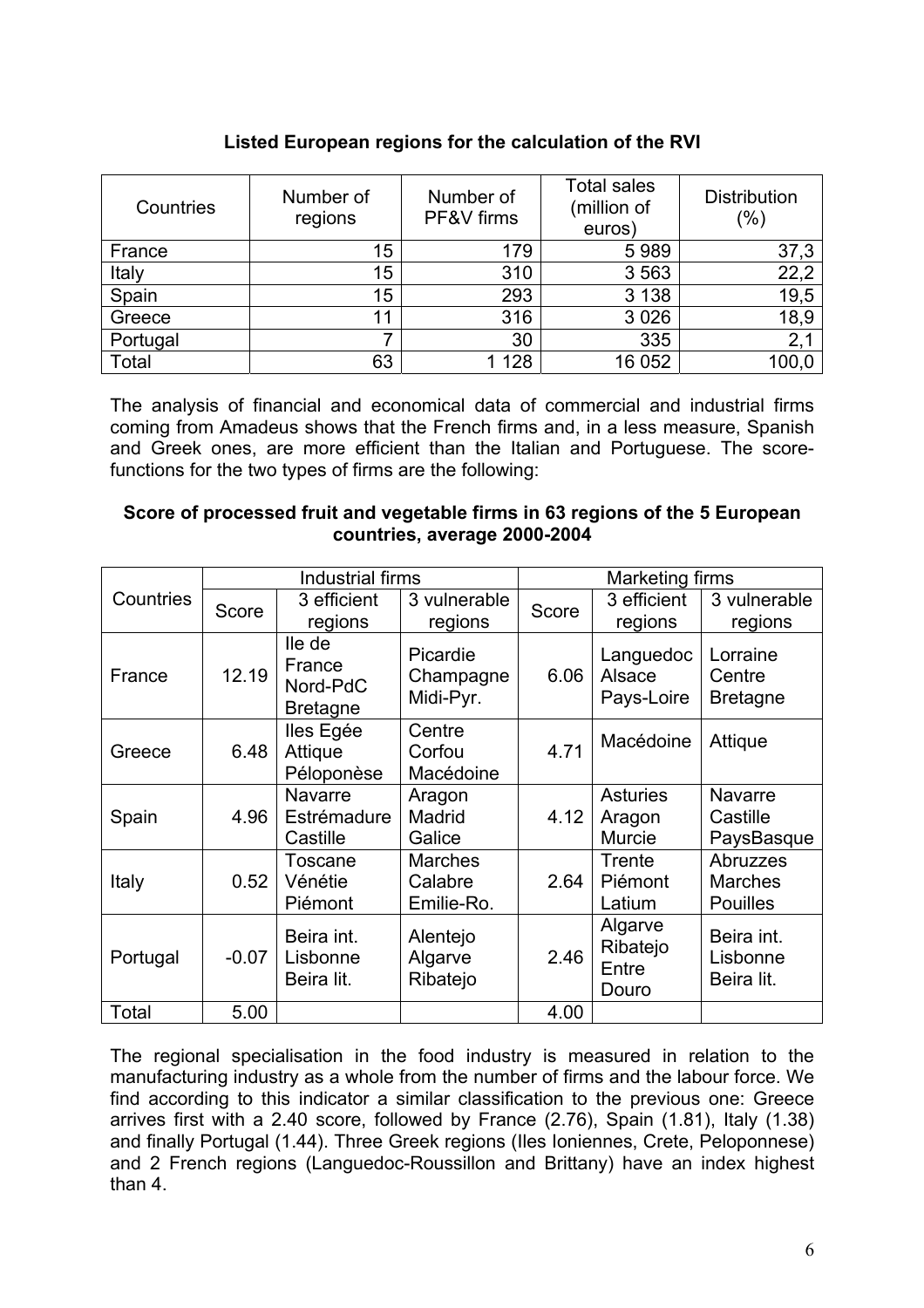Concerning the economical environment population density and transportation density index, the regions can be classified in relation with the level of life: France (score10.39), Italy (8.01), Spain (6.59), Greece (5.1) and Portugal (4.89). The gap between the first (Rhônes-Alpes in France) and the last one (Iles Ioniennes in Greece) is very large (from 1.9 to 42).

It was possible to calculate the weighted vulnerability index for 52 regions over 63<sup>3</sup>. The RVI of these regions fluctuates from 2.86 (Western Macedonia, the most vulnerable region) to -1.19 (Eastern Macedonia, the less vulnerable region), i.e. a gap of 4.05 around an average of 0.3 and a median 0.23, which finally makes the method more credible, given the convergence phenomena observed in the long run between the 15 countries of the EU. A point cloud diagram set up between the dimension of regions (measured through the sales of the fruit and vegetable processing industry) and the RVI leaves appear 12 relatively specialised regions as very vulnerable (Sicily, Basilicate, Abruzzes, Pugla in Italy ; Epire, Western Macedonia, Thessalie, Crete in Greece ; Aragon, Galice, Madrid in Spain ; Entre Douro, Ribatejo,Beira litoral in Portugal). At the contrary, Rhône-Alpes, Languedoc-Roussillon, Aquitaine, Provence-Alpes-Côte d'Azur in France ; Piémont, Vénétie, Lombardie in Italy and Navarre in Spain appear as important regions owing to their activity and, at the same time, less exposed to the competition. Emilie-Romagna, first region for its sales, seems relatively threatened due to the poor economical performance of the sector firms.

<sup>&</sup>lt;u>2</u><br><sup>3</sup> Due to a lack of agro-climatic homogeneity and the presence in Algarve of a non correct RVD (- 15, while the 5 country average is + 2), we eliminated in the panel 10 non Mediterranean French regions and a Portuguese one (Algarve).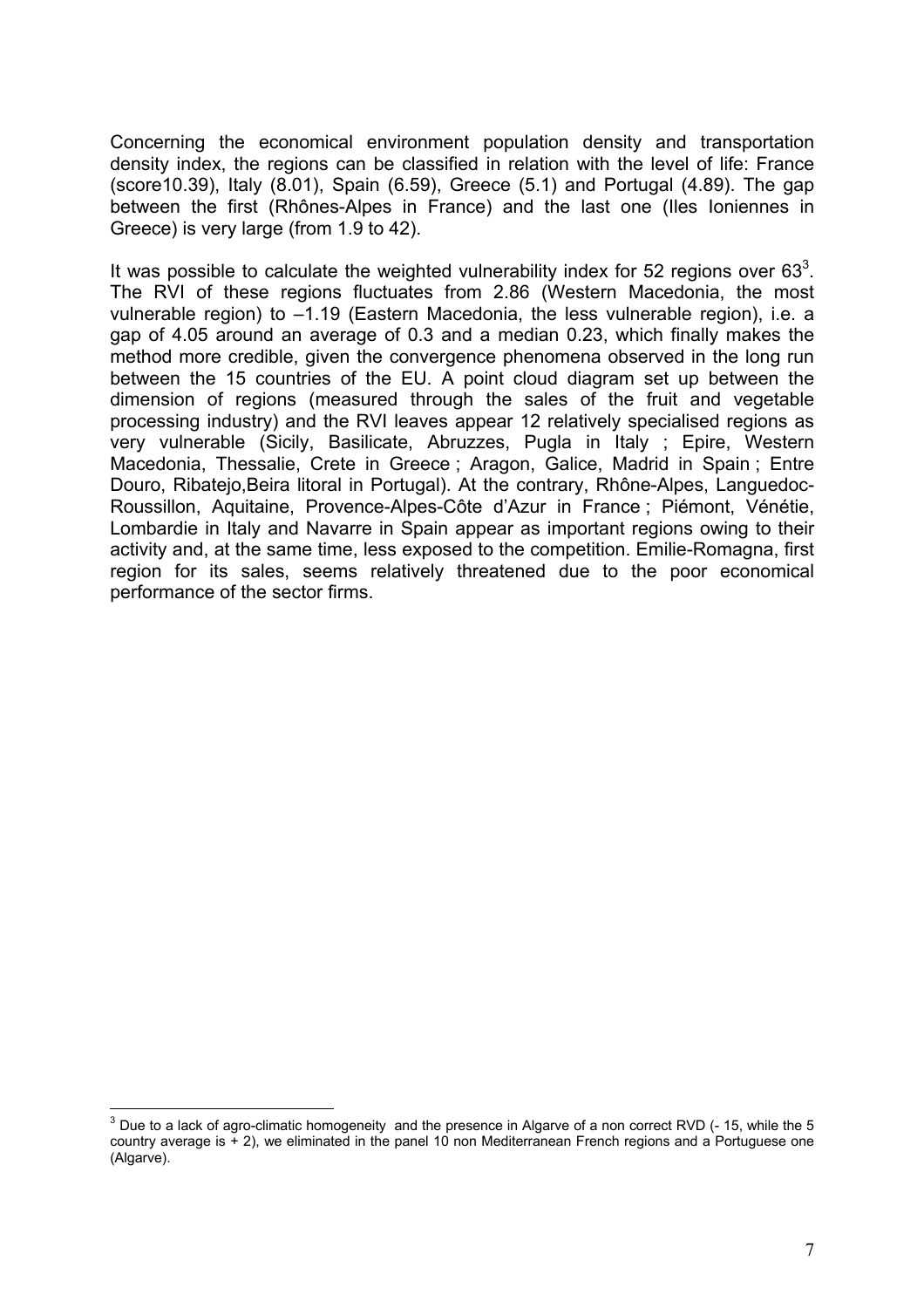

#### **RVI for the processed Fruit and Vegetables sector in the EU Mediterranean countries (2000-2004)**

The limits of the RVI have to be researched first in the regional carving up resulting from administrative and political choices rather than agro-climatic criteria. Consequently, the farm and agro-food production areas are not very well isolated. Secondly, given the unequal quality of information and specially the type of firm activities, very often diversified along the commodity system, it was impossible to distinguish the first, second and third processing level activities. This is very prejudicial since each level corresponds to different cost structures (the profit increases as we are getting closer with the consumer). Thirdly, the central buying offices function now, most of the time, on a national basis and, moreover, their processed fruit and vegetable activities represent a very low % of the sales. Finally, the population variables (economic wealth, R&D, transport infrastructures) that were used to calculate one of the RVI score, are not specific to the sector.

In spite of these restrictions, the "benchmarking" such as practised between fifty regions from the southern EU (more or less specialised in the fruit and vegetable processing) seems, with some exceptions<sup>4</sup>, pertinent in the relative positioning of regions. The hypothesis according to a strong specialisation makes fragile a region can be counter-balanced by the advantages of the "size" and should lead, in some cases, to some more positive scores concerning for example Emilie-Romagne or Andalusia.

 $\overline{a}$ 4 We think for example to 2 French regions (Provence-Alpes-Côte d'Azur and Languedoc-Roussillon) whose scores appear elevated while this area registers numerous firms (specially cooperatives) in big troubles. One explanation can be found in the databases that do not take into account some types of firms. But other interpretations can be advanced: the elimination of the first processing and the development of second and third processing activities.